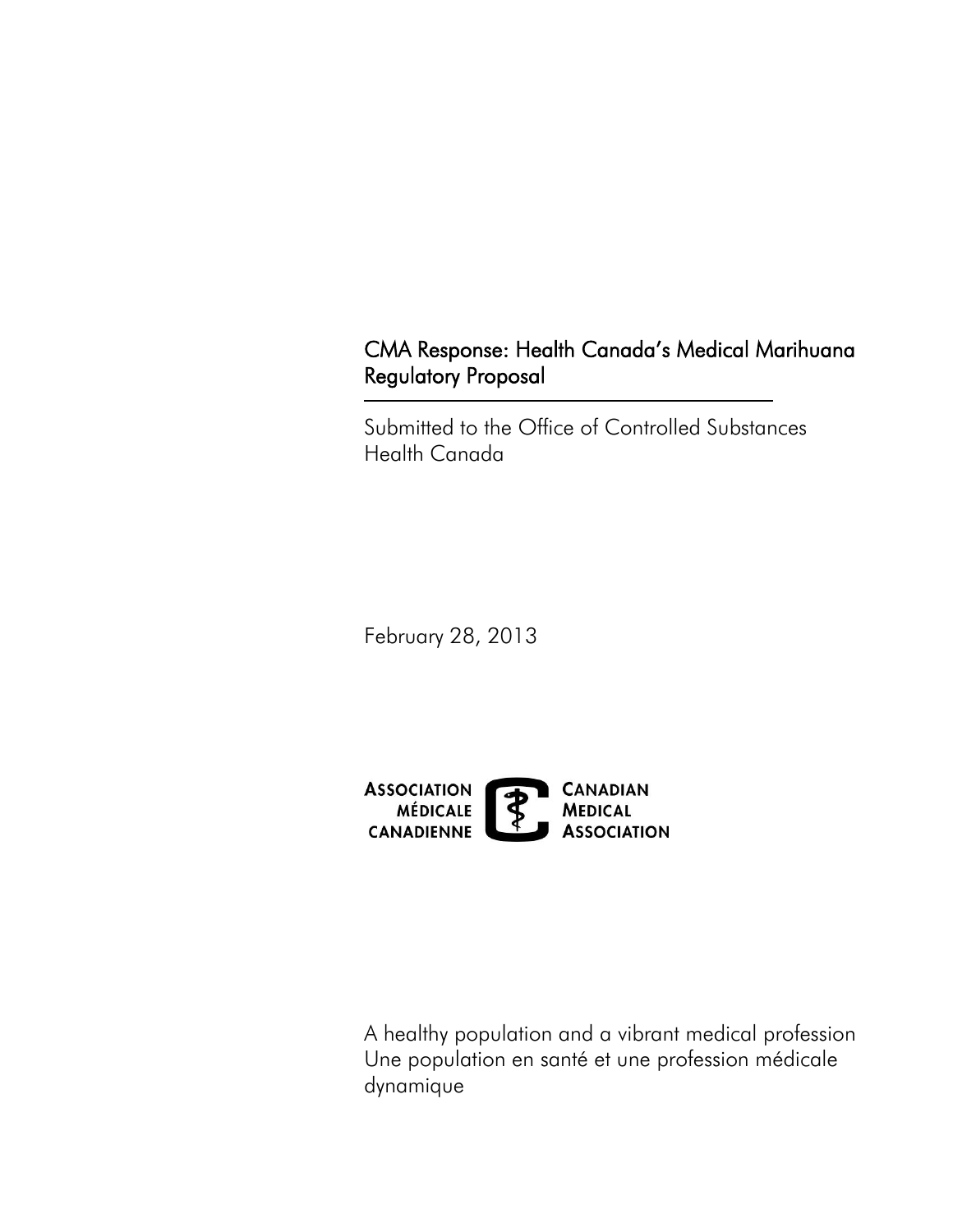The Canadian Medical Association (CMA) is the national voice of Canadian physicians. Founded in 1867, CMA's mission is to serve and unite the physicians of Canada and be the national advocate, in partnership with the people of Canada, for the highest standards of health and health care.

 On behalf of its more than 77,000 members and the Canadian public, CMA performs a wide variety of functions. Key functions include advocating for health promotion and disease/injury prevention policies and strategies, advocating for access to quality health care, facilitating change within the medical profession, and providing leadership and guidance to physicians to help them influence, manage and adapt to changes in health care delivery.

The CMA is a voluntary professional organization representing the majority of Canada's physicians and comprising 12 provincial and territorial divisions and 51 national medical organizations.

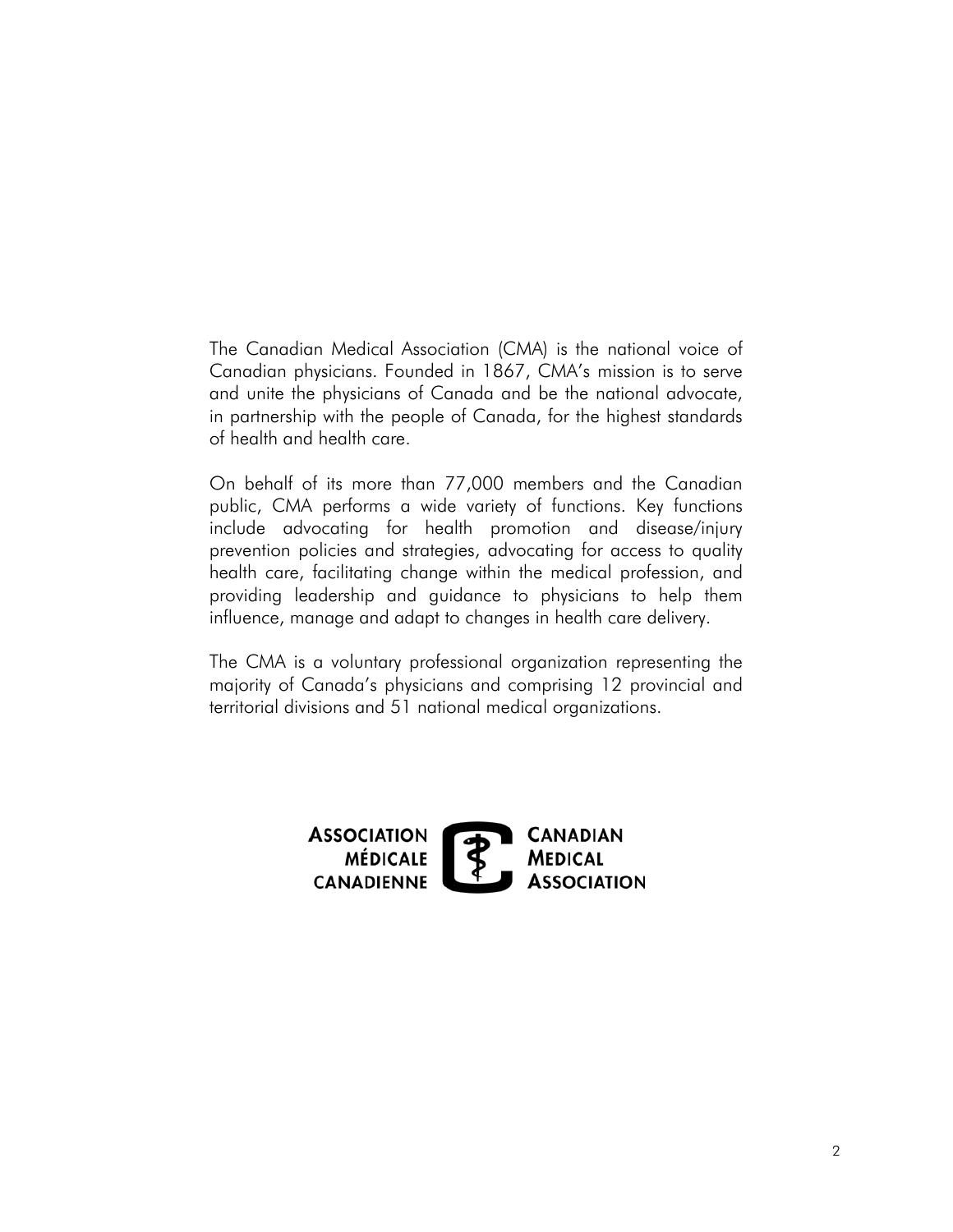The Canadian Medical Association welcomes the opportunity to comment on proposed changes to Health Canada's *Marihuana for Medical Purposes Regulations*, published in the *Canada Gazette, Part I* on December 15, 2012.

 *Marihuana Access Program* (MMAP), has been consistent since the program was initiated. We remain deeply concerned that, though the program has made a physician's authorization the have little to no evidence-based information about its use as medical therapy. As our CMA provided comments on the proposed changes when Health Canada first announced them in June 2011. Our position on these changes, and indeed on the entire *Medical*  key to a patient's access to medical marijuana, physicians and other health professionals President, Dr. Anna Reid, noted in December, the regulatory proposals are "equivalent to asking doctors to prescribe while blindfolded."

 improving patient care or advancing our clinical knowledge of marijuana as a medical Health Canada gives two reasons for its regulatory proposal: first, to address concerns about the safety of home grow-ops; and secondly, to reduce the cost of administering a program that has proven more popular than anticipated. Neither of these reasons is related to treatment.

 believe it has therapeutic value. However, we are concerned that these claims remain inadequately supported by scientific research. Controlled studies of medical marijuana have growers say they can develop strains tailored to the needs of individual medical users. $^2$  scientifically valid evidence that supports them. CMA understands that many Canadians suffer constant pain from chronic or terminal illnesses and are searching for anything that will provide relief. We know that some patients find that use of marijuana relieves their symptoms and that some health professionals also been published recently and some have shown benefits. However, these studies are few in number, of short duration and with small samples, and knowledgeable clinicians say that more research is required. In addition, some say that marijuana has become more potent since it became a popular recreational drug in the 1960s, though others disagree, $1$  and Though these claims are part of the popular understanding of medical marijuana, there is no

### What Physicians Have Told Us

l

 received just over 600 responses out of more than 2,200, for a 27 per cent response rate. In May 2012, CMA surveyed members of its "e-panel" of physicians to obtain more information about their attitudes and needs regarding medical marijuana. The survey Among the findings:

 About 70 per cent of respondents had been asked by patients to approve medical marijuana, though only four per cent said they were asked to do so "often." Of those

 $^{\text{1}}$  Bonsor K: "How marijuana works". Accessed at <http://science.howstuffworks.com/marijuana5.htm>

<sup>2</sup> <http://medicalmarijuana.ca/learning-center/marijuana-strains>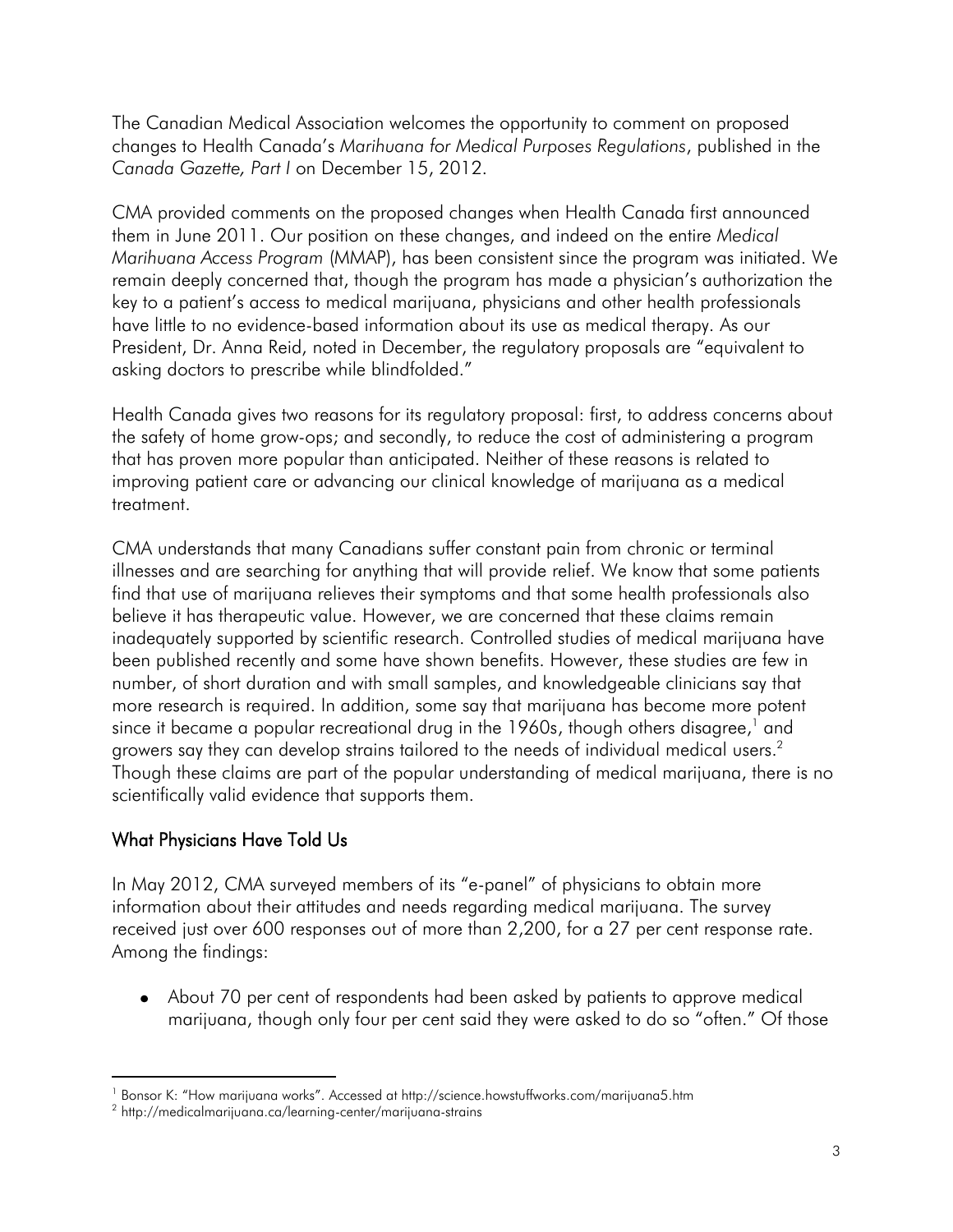18 per cent "usually" did so. who were asked, one-third reported that they "never" supported such requests, while

- 64 per cent of respondents were concerned that patients who request medical marijuana may actually be using it for recreational purposes;
- A large majority of respondents said they would find more information on the appropriate use of marijuana for medicinal purposes, and on its therapeutic benefits and risks, useful or very useful.
- About two-thirds agreed or strongly agreed that they would feel more comfortable if:
	- o Physicians wishing to use medical marijuana in their practices were required to undergo special training and licensing; and,
	- o Health Canada offered them protection from liability.
- In open-ended questions, some respondents expressed favourable views on marijuana's medical benefits. However, a larger number expressed concern over its harmful effects, such as: psychotic symptoms, especially in younger people; potential for addiction and dependency; and the risks to lung health from smoking it or any other substance.

# Marijuana is Not Like Other Therapeutic Products

 $\overline{a}$ 

 Theoretically, marijuana, when used for medicinal purposes, is regulated under the *Food and*  from the applications of the *Act* and its regulations, and it has not undergone the scrutiny of *Drugs Act.* However, because of its unique legal position, Health Canada has exempted it benefits and risks required of other therapeutic products approved for use in Canada, be they prescription-only or over-the-counter.

 According to the *Food and Drugs Act (FDA),* all drugs requiring a health professional's Though the CMA has been critical of some aspects of this system, $^3$  we acknowledge that it authorization must be approved for use by Health Canada, based on evidence of effectiveness obtained from controlled clinical trials, which remain the best currently available means of validating knowledge. In addition, Health Canada has a system of post-market surveillance to keep track of problems that arise with prescription drugs in real-world use. has added to our body of knowledge on drug safety risks. If marijuana were not an illegal product, it might have been assessed through some form of pre-approval and post-approval surveillance. By exempting marijuana from the *FDA*'s pre-approval and post-approval requirements, Health Canada has lost an opportunity to improve our knowledge of the drug's therapeutic uses.

 $^3$  CMA Submission to the House of Commons Standing Committee on Health: Post-Market Surveillance of Prescription Drugs (February 28, 2008). Accessed at

[http://www.cma.ca/multimedia/CMA/Content\\_Images/Inside\\_cma/Submissions/2008/brief-drug-en-08.pdf](http://www.cma.ca/multimedia/CMA/Content_Images/Inside_cma/Submissions/2008/brief-drug-en-08.pdf)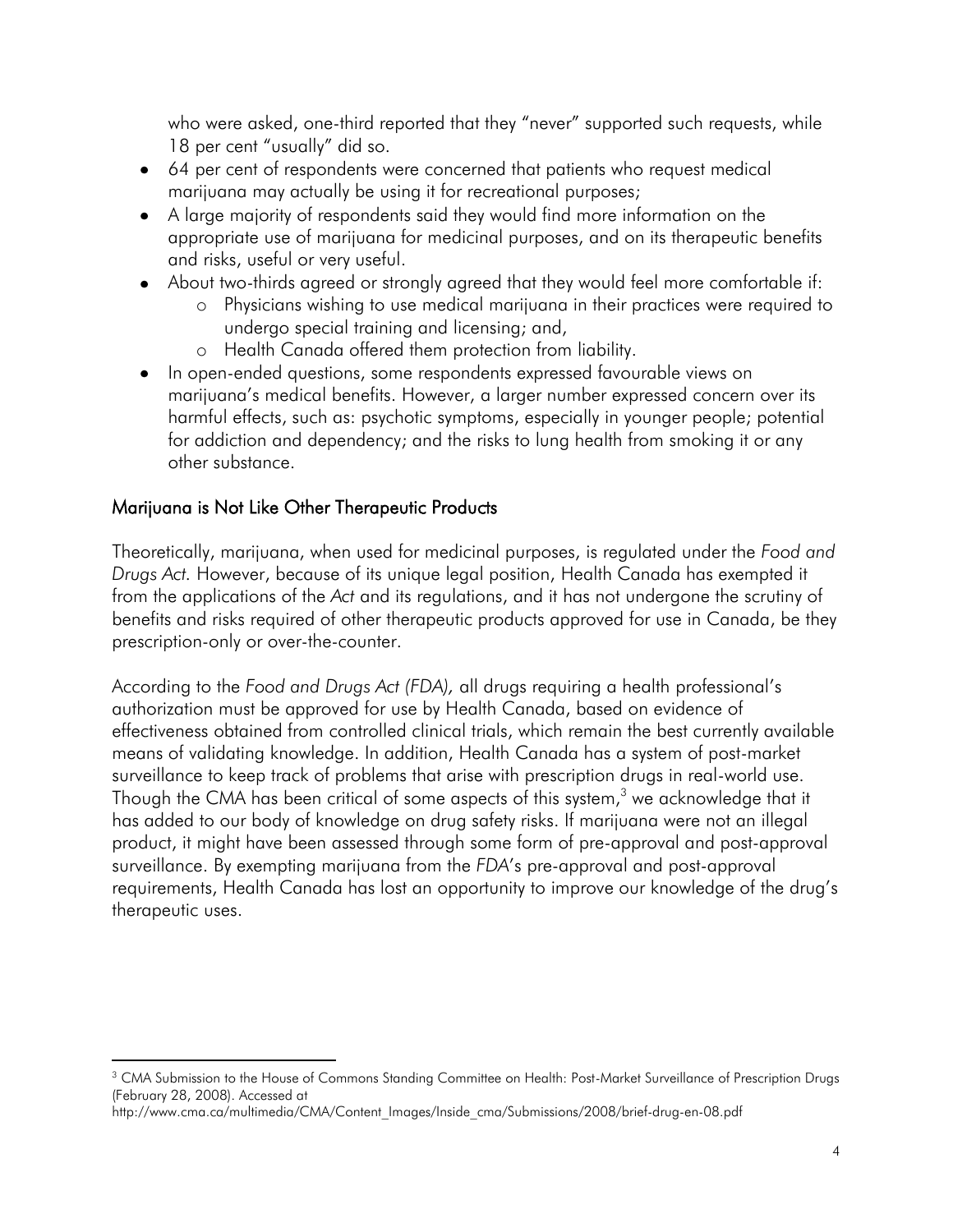#### The Views of Canadians

A recent online survey conducted by Ipsos-Reid on behalf of the CMA provides insight into the views of Canadians on Health Canada's regulatory proposal.4 The survey found:

- 92 per cent of Canadians think it is very or somewhat important that Health Canada not remove itself from its oversight role until guidelines are put in place for physicians;
- 90 per cent believe that research on the effectiveness, safety and risks of medical marijuana is needed before Health Canada removes itself from the authorization process;
- 85 per cent of Canadians believe medical marijuana should be subject to the same rigorous testing and approval standards as other medicines;
- 79 per cent agree that Health Canada has a responsibility to maintain its role in the authorization process.;

#### The Role of the Physician

1

 The CMA cannot with certainty predict the consequences of these regulatory changes for the practising physician (and, if the regulations are approved, for the nurse practitioner as well). However, we have several causes for concern:

 transaction between the patient, the practitioner and the licensed producer. In addition, *The gatekeeper role of health professionals:* The most significant change, from our point of view, is that Health Canada is removing itself from the approval process, making it a Section 125 of the regulatory proposal would reduce the content of the authorization form, from its current two-page format to a brief document requiring little more information than is required for a standard medical prescription.

 the current regulations. The CMA agrees with the Federation of Medical Regulatory the role of gatekeeper for access to marijuana is inappropriate and may be an abdication We are concerned that these changes will put an even greater onus on physicians than do Authorities that the lack of evidence to support the use of marijuana for medicinal purposes signifies that it is not a medical intervention. In our opinion, putting physicians in of responsibility on Health Canada's part. 5 Such a move could increase physicians' liability risk and put them at odds with their medical regulatory authorities, which have no choice but to continue to advise physicians to exercise extreme caution.

 approval under the *Food and Drugs Act* does not impose a legal obligation on physicians The CMA believes, as does the Canadian Medical Protective Association, that a drug's or nurse practitioners to authorize its use if, in their judgment, it is clinically inappropriate.

 4 Online survey of 1,000 Canadians the week of Feb. 24, 2013 conducted by Ipsos-Reid. Summary report of the poll can be accessed at www.cma.ca/advocacy/cma-media-centre. accessed at <u>www.cma.ca/advocacy/cma-media-centre</u>.<br><sup>5</sup> Letter to Health Canada from Yves Robert, MD, President of the Federation of Medical Regulatory Authorities of Canada,

 November 4, 2011.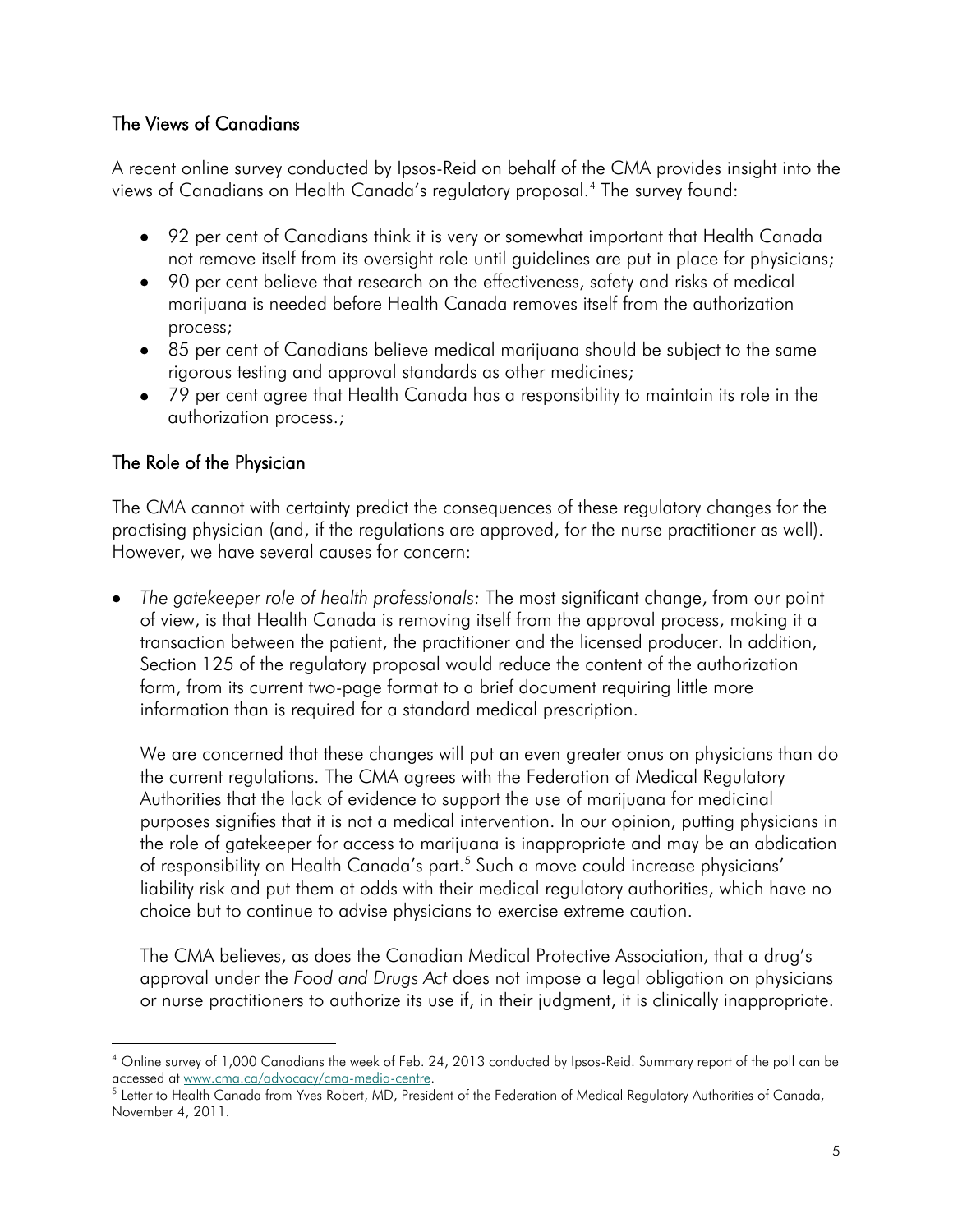The Ontario Court of Appeal reached a similar decision recently in the case of *R. v. Mernagh*.

- physician data such as the patient's name and date of birth, or the provider's licence number – will be collected by licensed producers who may not be subject to the same assessment of its proposed regulations or, if it has done so, to share the results. *Protection of Physician Privacy.* Under the proposed regulations, health information and regulatory and privacy constraints as the health care sector. The draft regulations also indicate that the licensed producer is expected to confirm that the data on the "medical document" is correct and complete – in other words, health providers who authorize medical marijuana use will receive correspondence from the producer. We are very concerned about the risks this would pose to the privacy of patient and health care provider information. We believe Health Canada should conduct a privacy impact
- health care practitioners to "sell, provide or administer dried marijuana." This is contrary to Article 46 of the CMA Guidelines for Physicians in Interactions with Industry, which *Physicians a*s Dispensers. Section 124 of the proposed regulations would allow authorized states that "Physicians should not dispense pharmaceuticals or other products unless they can demonstrate that these cannot be provided by an appropriate other party."<sup>6</sup>
- quthorize its use? *Other possible consequences.* We are also concerned about other potential consequences of the regulatory changes. Will more people go to health professionals requesting an authorization, on the assumption that the new regulations will make it easier to get? Will entrepreneurs seize the opportunity to establish "dispensaries" whose intended clientele are not those in legitimate medical need, as recent news stories have suggested?<sup>7</sup> Will medical marijuana advocates put increased pressure on physicians to

#### Meeting the Information Needs of Physicians

1

 In one respect, Health Canada has listened to physicians' concerns regarding the lack of professionals. The CMA has attended meetings of this committee in an observer capacity, to the committee at its meeting in November 2012. evidence about medical marijuana, and acknowledged the need to remedy this problem. Though it is not addressed in the draft regulations, Health Canada has established an Expert Advisory Committee (EAC) to help provide comprehensive information to health suggested the names of practising physicians to serve as members, and made a presentation

http://policybase.cma.ca/dbtw-wpd/Policypdf/PD08-01.pdf http://policybase.cma.ca/dbtw-wpd/Policypdf/PD08-01.pdf<br><sup>7</sup> Lee J. "Ross Rebagliati to Open medical marijuana franchise." *Vancouver Sun*. January 23, 2013. Accessed at <sup>6</sup>CMA. 2004. *Guidelines for Physicians in Interactions with Industry.* Guideline can be accessed online:

<http://www.vancouversun.com/health/Ross+Rebagliati+open+medical+marijuana+franchise/7860946/story.html>